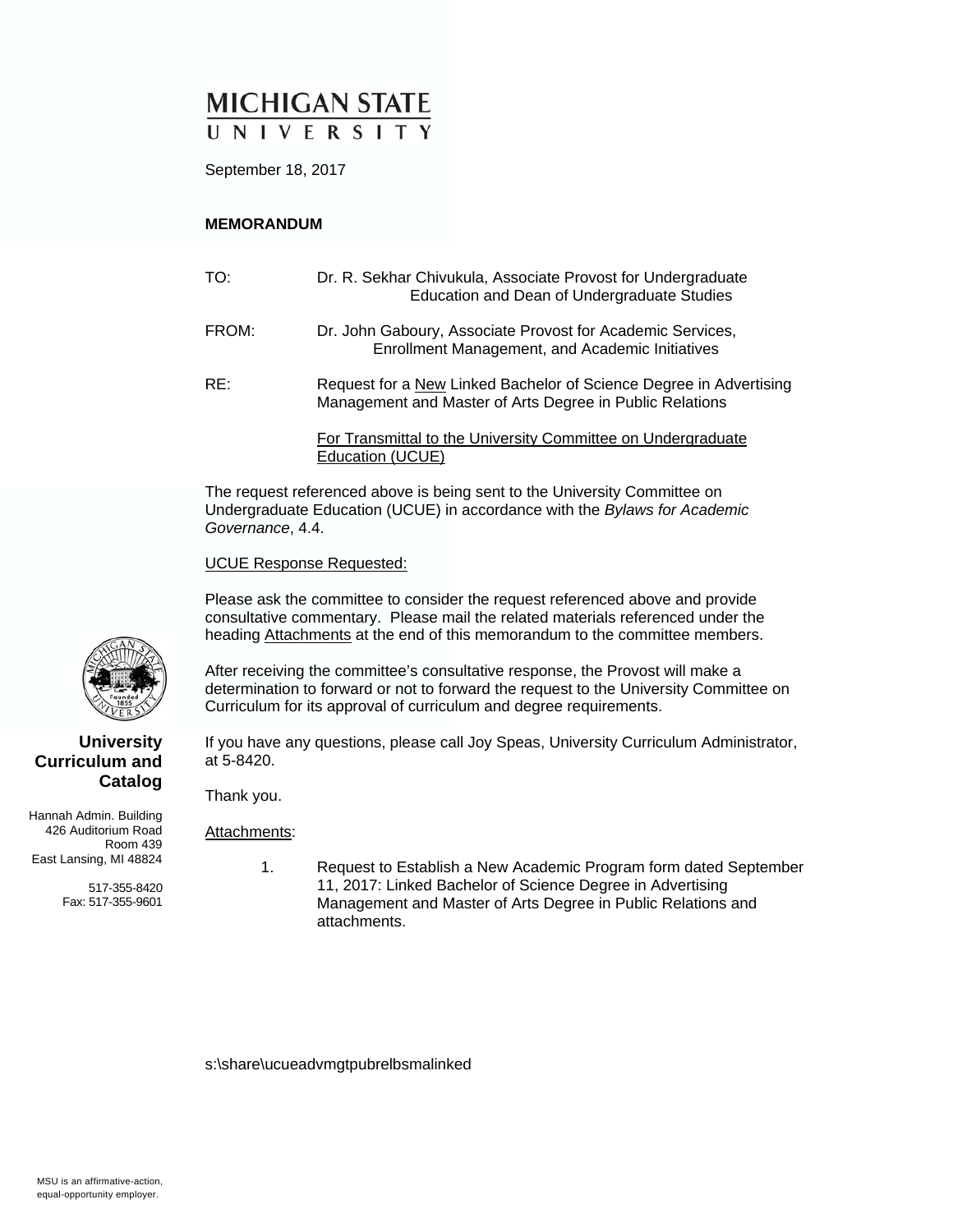### **COLLEGE OF COMMUNICATION ARTS AND SCIENCES**

Request to establish a Linked Bachelor of Science Degree in Advertising Management and Master of  $\mathbf{1}$ . Arts Degree in Public Relations in the Department of Advertising and Public Relations. The University Committee on Undergraduate Education (UCUE) will consider this request. The University Committee on Graduate Studies (UCGS) will consider this request at its October 9, 2017 meeting.

Per University policy:

A candidate for a Linked Bachelor's-Master's Degree from Michigan State University may request the application of up to 9 credits toward the master's program for qualifying 400-level and above course work taken at the undergraduate level at Michigan State University or another postsecondary accredited institution of comparable academic quality. The number of approved credits, not to exceed 9, are applied toward the credit requirement of the master's degree. Some colleges with programs that require more than 30 credits for the master's degree may apply more than 9 credits toward the master's degree but not more than 30% of the total number of credits required for the master's degree. Credits applied to the Linked Bachelor's-Master's Program are not eligible to be applied to any other graduate degree program.

 $a$ . Add the following statement in the Department of Advertising and Public Relations:

#### LINKED BACHELOR'S-MASTER'S DEGREE IN PUBLIC RELATIONS **Bachelor of Science Degree in Advertising Management Master of Arts Degree in Public Relations**

The department welcomes applications from Michigan State University undergraduate Advertising Management majors with at least 86 credits. Admission applications must be made prior to the final semester as an Advertising Management undergraduate. Admission to the program requires a minimum undergraduate grade-point average of 3.50, a statement of goals for the master's degree, Graduate Record Examination scores, at least two letters of recommendation from faculty in the Department of Advertising and Public Relations and an approved program of study for the master's degree at the time of admission. Admission to the Linked Bachelor's-Master's Program allows the application of up to 9 credits toward the master's program for qualifying 400-level and above course work taken at the undergraduate level at Michigan State University or an external accredited institution. The number of approved credits, not to exceed 9, is applied toward the credit requirement of the master's degree. No 400-level courses with a grade lower than 3.0 will count toward the master's degree. Credit obtained from 400-level pass-fail courses and internships will not count toward the degree. Credits applied to the Linked Bachelor's-Master's Program are not eligible to be applied to any other graduate degree program.

Effective Summer 2017.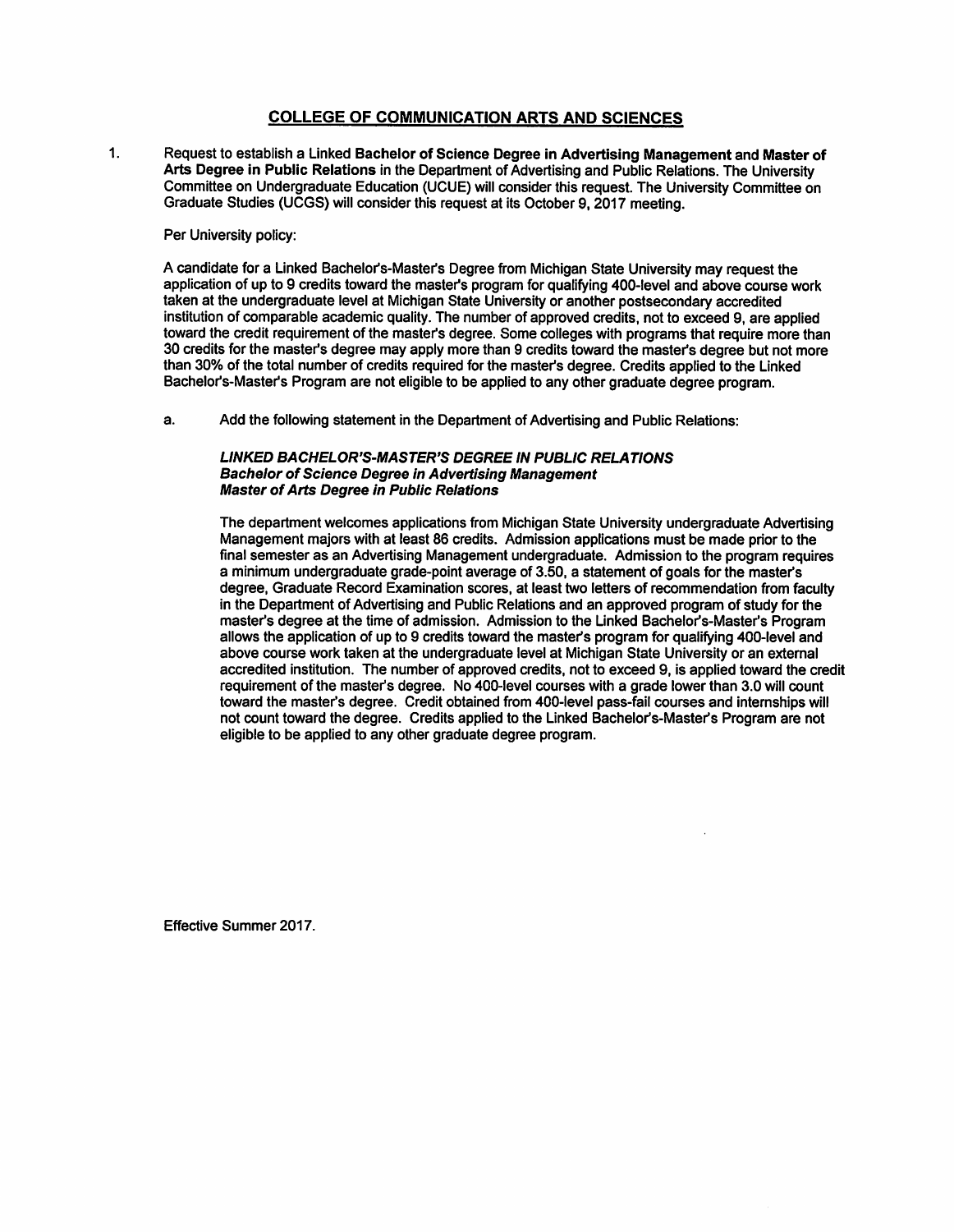MSU RO: Academic Programs - View a Program

# $\sqrt{2}$

Y

Michigan State University Office of the Registrar

# Main Menu

(ProgramsMenu.aspx)

| Degree: LINKBSMA    | Program Name: Public Relations | <b>Sequence Number: 1</b>                                                        |                        |                                                                                                                                                                                                                                                                                                                                 | Program Request ID: 3525              |
|---------------------|--------------------------------|----------------------------------------------------------------------------------|------------------------|---------------------------------------------------------------------------------------------------------------------------------------------------------------------------------------------------------------------------------------------------------------------------------------------------------------------------------|---------------------------------------|
|                     |                                | Effective Dates: Summer 2018 - Open                                              | <b>Status: Interim</b> | <b>Initial Action: New</b>                                                                                                                                                                                                                                                                                                      |                                       |
|                     |                                |                                                                                  |                        |                                                                                                                                                                                                                                                                                                                                 | Requested Date: 7/18/2017 11:35:17 AM |
|                     | 1. Department/School/College:  |                                                                                  |                        |                                                                                                                                                                                                                                                                                                                                 |                                       |
|                     |                                | 10022  Department of Advertising and Public Relations                            |                        |                                                                                                                                                                                                                                                                                                                                 |                                       |
| 2. Name of Program: |                                |                                                                                  |                        |                                                                                                                                                                                                                                                                                                                                 |                                       |
|                     | Public Relations Linked        |                                                                                  |                        |                                                                                                                                                                                                                                                                                                                                 |                                       |
| 3. Name of Degree:  |                                |                                                                                  |                        |                                                                                                                                                                                                                                                                                                                                 |                                       |
| LINKBSMA            |                                |                                                                                  |                        |                                                                                                                                                                                                                                                                                                                                 |                                       |
| 4. Type of Program: |                                |                                                                                  |                        |                                                                                                                                                                                                                                                                                                                                 |                                       |
| Major               |                                |                                                                                  |                        |                                                                                                                                                                                                                                                                                                                                 |                                       |
|                     | 5. Effective Start Semester:   |                                                                                  |                        |                                                                                                                                                                                                                                                                                                                                 |                                       |
|                     | Summer 2018                    |                                                                                  |                        |                                                                                                                                                                                                                                                                                                                                 |                                       |
|                     |                                | 6. Target student audience for the program:                                      |                        |                                                                                                                                                                                                                                                                                                                                 |                                       |
|                     |                                | Advertising Management undergraduates with high graduate student potential.      |                        |                                                                                                                                                                                                                                                                                                                                 |                                       |
| 7. Enrollment:      |                                |                                                                                  |                        |                                                                                                                                                                                                                                                                                                                                 |                                       |
|                     |                                | What is the expected enrollment per year: 5                                      |                        |                                                                                                                                                                                                                                                                                                                                 |                                       |
|                     |                                | What is the minimum enrollment acceptable: 2                                     |                        |                                                                                                                                                                                                                                                                                                                                 |                                       |
|                     |                                | 8. Source of budget for the program:                                             |                        |                                                                                                                                                                                                                                                                                                                                 |                                       |
|                     |                                |                                                                                  |                        | To align academic planning and curricular change, ALL requests for NEW funds must be included in the<br>College's annual planning letter. Provost approval of new funds and the effective date for the new program<br>must align. If funding is not approved, then the program request will not be forwarded to Faculty Senate. |                                       |
|                     | Internal reallocation          |                                                                                  |                        |                                                                                                                                                                                                                                                                                                                                 |                                       |
|                     |                                | If new funds, was this request included in the College's annual planning letter? |                        |                                                                                                                                                                                                                                                                                                                                 |                                       |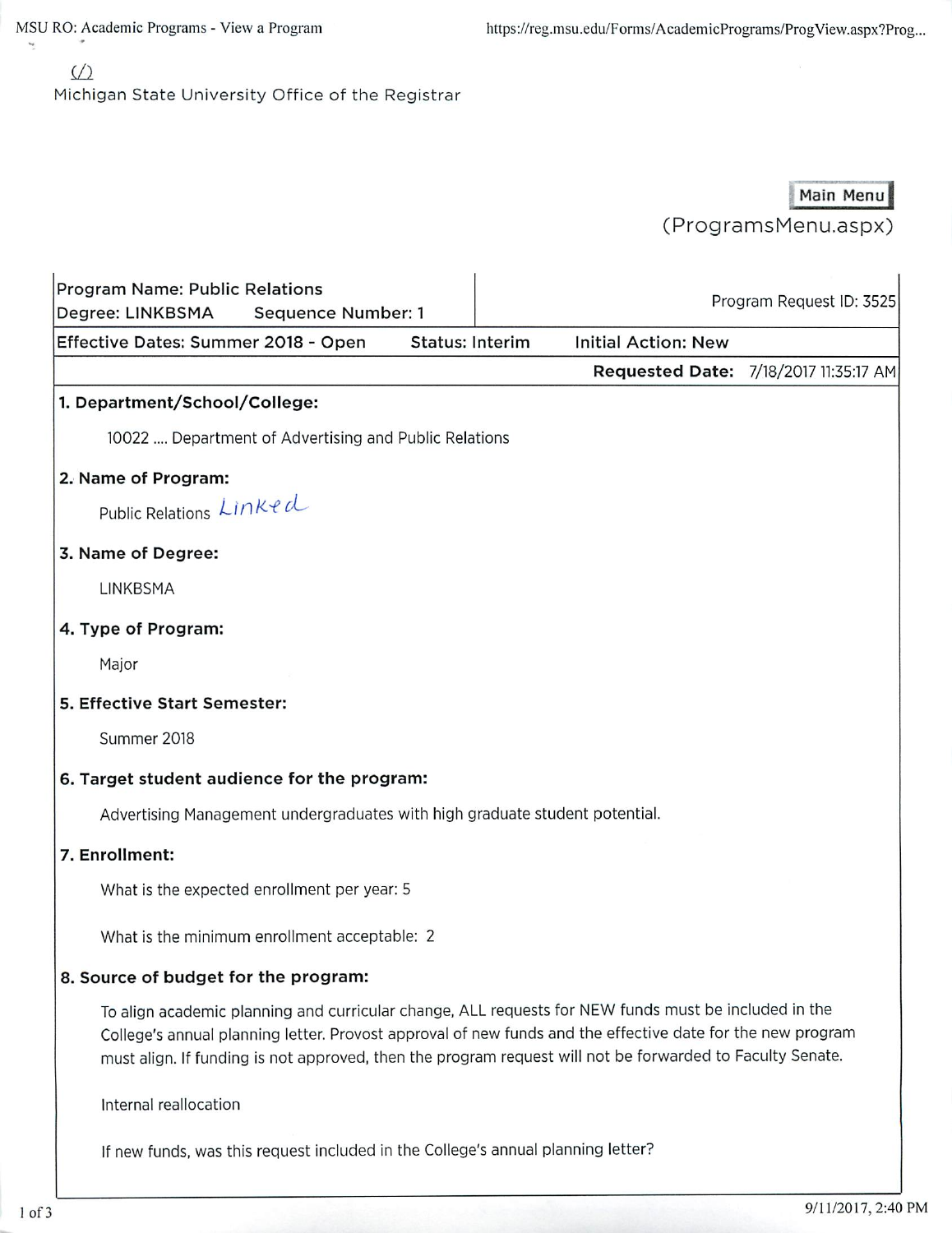Indicate yes or no. If no, then this is a department or college fund reallocation (If the program is implemented, no additional resources are required.).

## 9. Projected Costs as compared to other programs in unit:

Same

## 10. Staff requirement:

How many additional staff will be required: 0

Who will provide the primary instruction. Describe any external linkages (industry, government, etc.): **ADPR faculty** 

## 11. Will additional equipment be required:

Approximate cost: 0

Source of funding:

## 12. Will additional library materials be required:

Approximate cost: 0

Source of funding:

### 13. Will additional space be required:

Type:

Approximate amount:

# 14. If the program requirements contain a named concentration, do you wish for the concentration to be noted on the student's transcript?:

**No** 

## **15. Detailed Description:**

Effective Fall 2017, the Department of Advertising and Public Relations split the Advertising BA degree into two degrees: BA in Advertising Creative and BS in Advertising Management. Both undergraduate programs are linked with the two MA programs in the department: 1) Advertising and 2) Public Relations. When we processed the curriculum changes during the 2016-2017 academic year, we failed to ADD new Linked programs for the Advertising Management majors, so we wish to do that now, as follows:

## **Bachelor of Science Degree in Advertising Management Master of Arts Degree in Public Relations**

The department welcomes applications from Michigan State University undergraduate Advertising Management majors with at least 86 credits. Admission applications must be made prior to the final semester as an Advertising Management undergraduate. Admission to the program requires a minimum undergraduate grade-point average of 3.50, a statement of goals for the master's degree, Graduate Record Examination scores, at least two letters of recommendation from faculty in the Department of Advertising and Public Relations, and an approved program of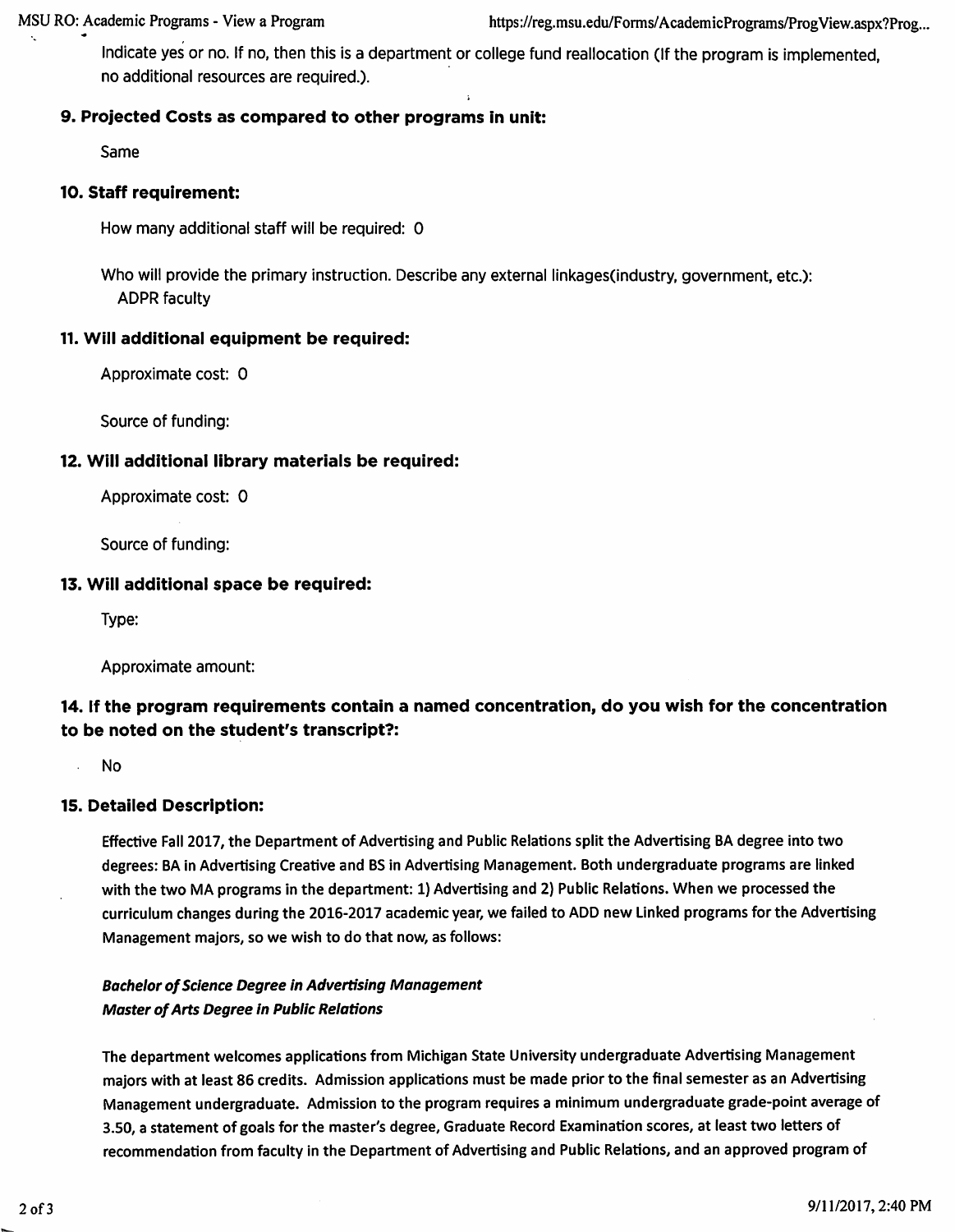study for the master's degree at the time of admission. Admission to the Linked Bachelor's-Master's Program allows the application of up to 9 credits toward the master's program for qualifying 400-level and above course work taken at the undergraduate level at Michigan State University or an external accredited institution. The number of approved credits, not to exceed 9, is applied toward the credit requirement of the master's degree. No 400-level courses with a grade lower than 3.0 will count toward the master's degree. Credit obtained from 400-level pass-fail courses and internships will not count toward the degree. Credits applied to the Linked Bachelor's-Master's Program are not eligible to be applied to any other graduate degree program.

## 16. Are there admissions requirements for this program?:

Grade or grade-point average requirements and if so in which course(s), portfolio requirement, audition, essay, etc. If there are not admission requirements other than those required by the University policy indicate "none". 3.5 overall grade point average

## DEPARTMENT LEVEL APPROVAL STATUS

Approved: Department of Advertising and Public Relations 9/11/2017 8:40:21 AM by Linda Good for Jeffrey I. Richards, Chairperson

## **COLLEGE LEVEL APPROVAL STATUS**

## Approved: College of Communication Arts and Sciences 9/11/2017 8:43:33 AM by Ann Hoffman for Prabu David, Dean

| Call us: (517) 355-3300                       |                                                                                                    |  |
|-----------------------------------------------|----------------------------------------------------------------------------------------------------|--|
|                                               | Contact Information (/contact.aspx)   Site Map (/sitemap.aspx)   Privacy Statement (/privacy.aspx) |  |
| Site Accessibility (/siteaccessibility.aspx#) |                                                                                                    |  |

Call MSU: (517) 355-1855 | Visit: msu.edu (http://msu.edu) MSU is an affirmative-action, equal-opportunity employer. | Notice of Nondiscrimination (http://oie.msu.edu) SPARTANS WILL. | © Michigan State University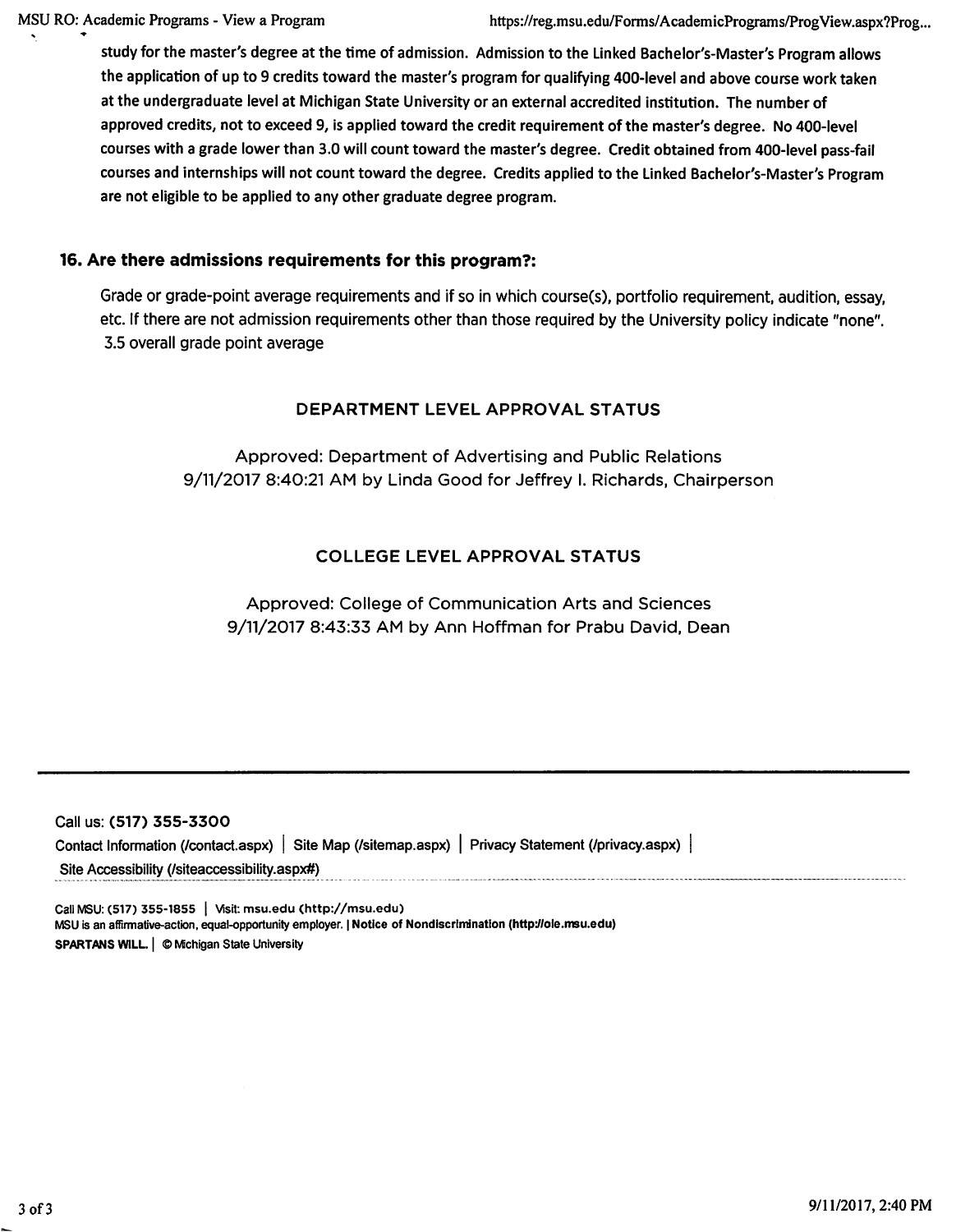#### **LINKED BACHELOR'S-MASTER'S DEGREE IN PUBLIC RELATIONS**

#### **Bachelor of Arts Degree in Advertising Master of Arts Degree in Public Relations**

The department welcomes applications from Michigan State University undergraduate Advertising majors with at least 86 credits. Admission applications must be made prior to the final semester as an Advertising undergraduate. Admission to the program requires a minimum undergraduate grade point average of 3.50, a statement of goals for the master's degree, Graduate Record Examination scores, at least two letters of recommendation from faculty in the Department of Advertising and Public Relations and an approved program of study for the master's degree at the time of admission. Admission to the Linked Bachelor's-Master's Program allows the application of up to 9 credits toward the master's program for qualifying 400-level and above course work taken at the undergraduate level at Michigan State University or an external accredited institution. The number of approved credits, not to exceed 9, is applied toward the credit requirement of the master's degree. No 400-level courses with a grade lower than 3.0 will count toward the master's degree. Credit obtained from 400-level pass-fail courses and internships will not count toward the degree. Credits applied to the Linked Bachelor's-Master's Program are not eligible to be applied to any other graduate degree program.

 $Insert$  (1)

DRAFT